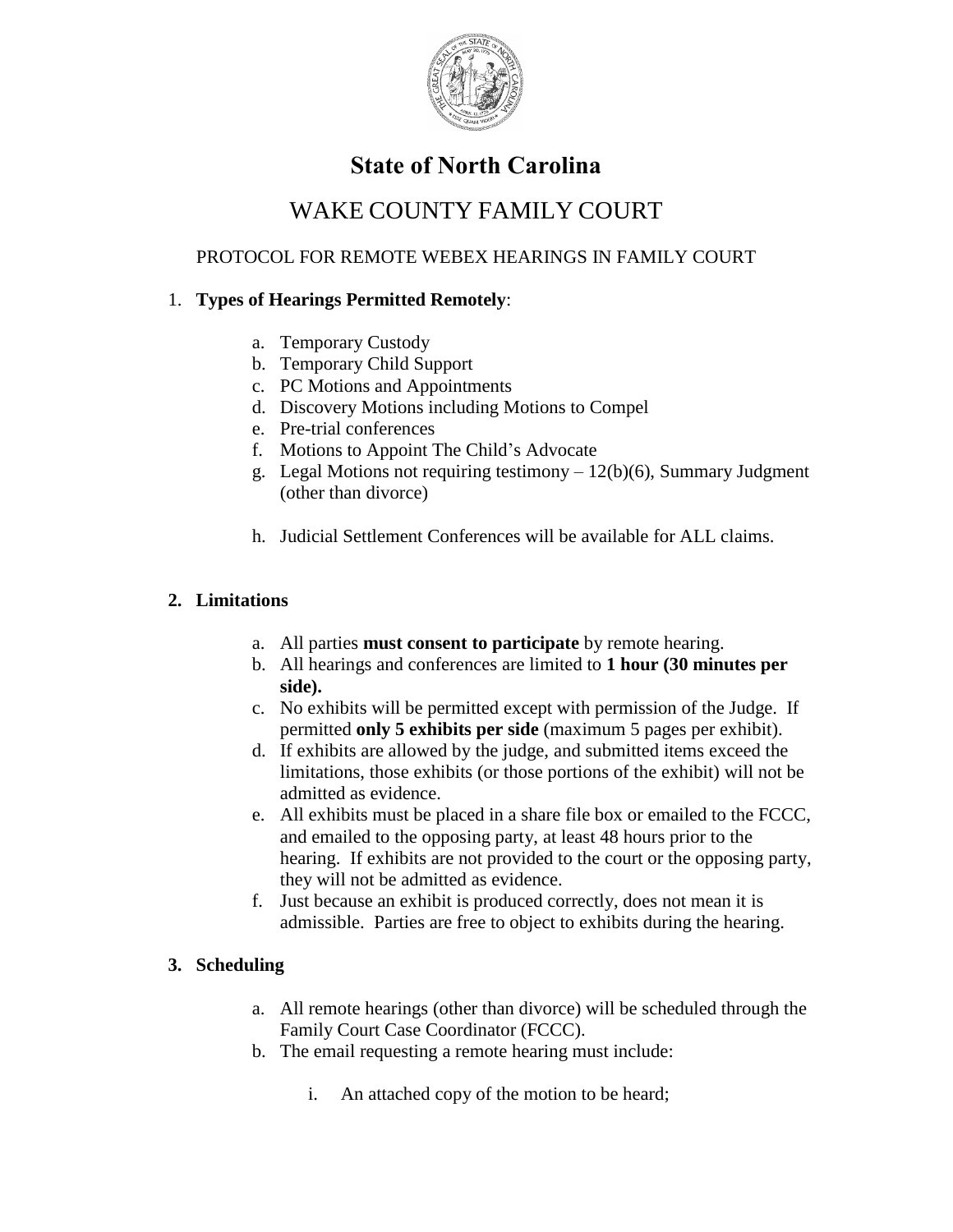- ii. an acknowledgment that all parties consent to a remote hearing, the limitations on the hearing, and the proposed dates;
- iii. a list of all emails of all parties and witnesses to be invited to the hearing including parties and witnesses; and
- iv. three potential dates for the hearing that are at **least 7 days out** from the request for which parties are available. Dates must be at least 7 days out to allow time for scheduling, exhibit production, and pulling files.
- v. Remote hearings will only be done on **Tuesdays, Wednesdays or Thursdays** during normal business hours.

### **4. Recording**

a. All hearings will be recorded by the Judge. Attorneys and parties are not permitted to record the proceeding. Requests for recordings can be made through the Wake County Clerk's office.

### **5. Attendance**

- a. Only parties, counsel, and witnesses will be invited to the hearing. All parties and counsel must be able to be seen and heard by all other parties.
- b. Witnesses will be admitted to the meeting when it is time for them to testify. They should leave the meeting after testimony, unless the attorneys/parties make a request to have them remain after their testimony is complete.
- c. Attorneys will not be able to forward the link to the meeting. They must provide the emails of all proposed parties and witnesses in advance to the FCCC.
- d. The assigned judge may decide to "close the courtroom" for the remote hearing. Otherwise, members of the public such as friends or family who wish to attend must make a request directly to Yvette Smith to be invited to the meeting. Members of the public must provide the case name and time of the meeting, and Ms. Smith will send them an invitation. All members of the public must have their video ON and their audio muted.

### **6. Miscellaneous**

- a. No notice of hearing will be required for a remote hearing once the parties agree to the date. An invitation to the WebEx hearing will suffice.
- b. All other pertinent rules of Civil Procedure and Local Rules will apply to the hearing.
- c. Business casual or business attire is appropriate dress for parties and counsel.